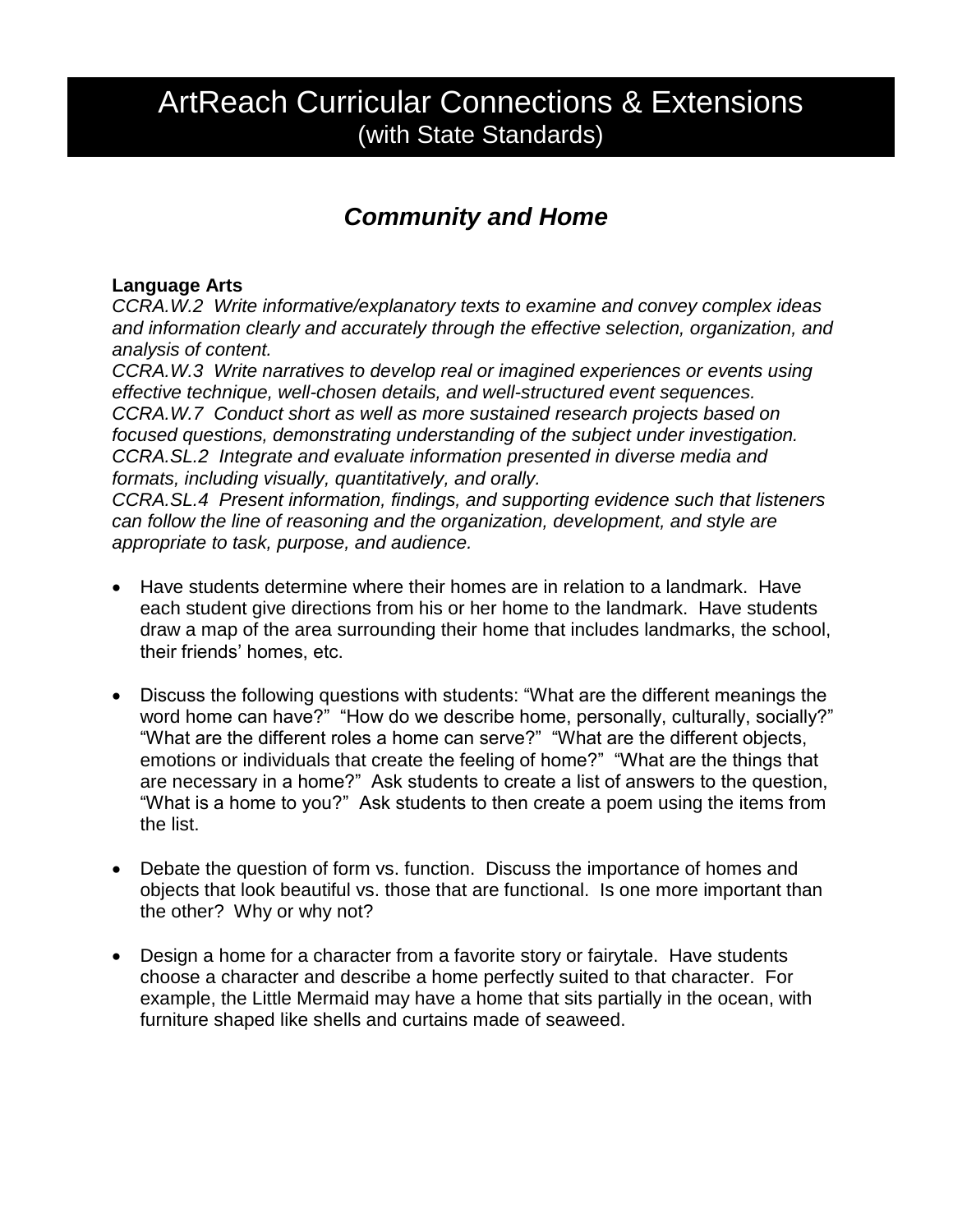#### **Social Studies/History**

*CCRA.R.7 Integrate and evaluate content presented in diverse media and formats. Including visually and quantitatively, as well as in words.*

*CCRA.W.7 Conduct short as well as more sustained research projects based on focused questions, demonstrating understanding of the subject under investigation. CCRA.SL.1 Prepare for and participate effectively in a range of conversations and collaborations with diverse partners, building on others' ideas and expressing their own clearly and persuasively.*

#### *Social Studies Standard 1: History*

*Goal 1.7: Trace how natural resources and technological advances have shaped human civilization.*

*Goal 1.8: Build an understanding of the cultural and social development of human civilization.*

#### *Social Studies Standard 2: Geography*

*Goal 2.4: Analyze the human and physical characteristics of different places and regions.*

#### *Social Studies Standard 5: Global Perspectives*

*Goal 5.1: Build an understanding of multiple perspectives and global interdependence.*

- Investigate the idea of circular or domed homes, which are and have been used throughout the world. Which societies live in these kinds of homes? (The yurts of Central Asia, igloos, wickiups, tipis, earth lodges, hogans, etc.) Which traditions, environments or beliefs led them to design this style of home? What are some advantages to this style? Disadvantages? Look up the "Homeless USA" project – <http://domevillage.tedhayes.us/> Previously this was a place where a number of Los Angeles' homeless population could live. Discuss ideas about why this project did not survive. Make a math connection by using the lesson plan for Geodesic Domes at<http://www.pbs.org/saf/1304/teaching/teaching2.htm>Or have students budget the cost of a project like Dome Village.
- Research the artists Do-Ho Suh, Kerry James Marshall, Andrea Zittel, and Pepón Osorio. How do their images of home differ? Are the differences related to their cultural background? What else could influence how these artists view home and community? Information on the four artists is available from PBS' "Art in the 21st Century" series,<http://www.pbs.org/art21/learn>
- Discuss the book or movie *Harriet the Spy,* and the reasons the character made the observations she made, how the community felt about the observations she made and how the character's relationship with her community changed over the course of the story. Then equip students with notebooks and pens and have a brief discussion about conducting live observations. "What do you notice as walk through your neighborhood or through the school hallway or through the mall?" "Do you see people, activities, the business interactions, weather, advertisements, litter, art, hear sounds, etc.?" Brainstorm three different times students will have a safe opportunity (in a group, with family members, etc.) to sit quietly and make observations. Assign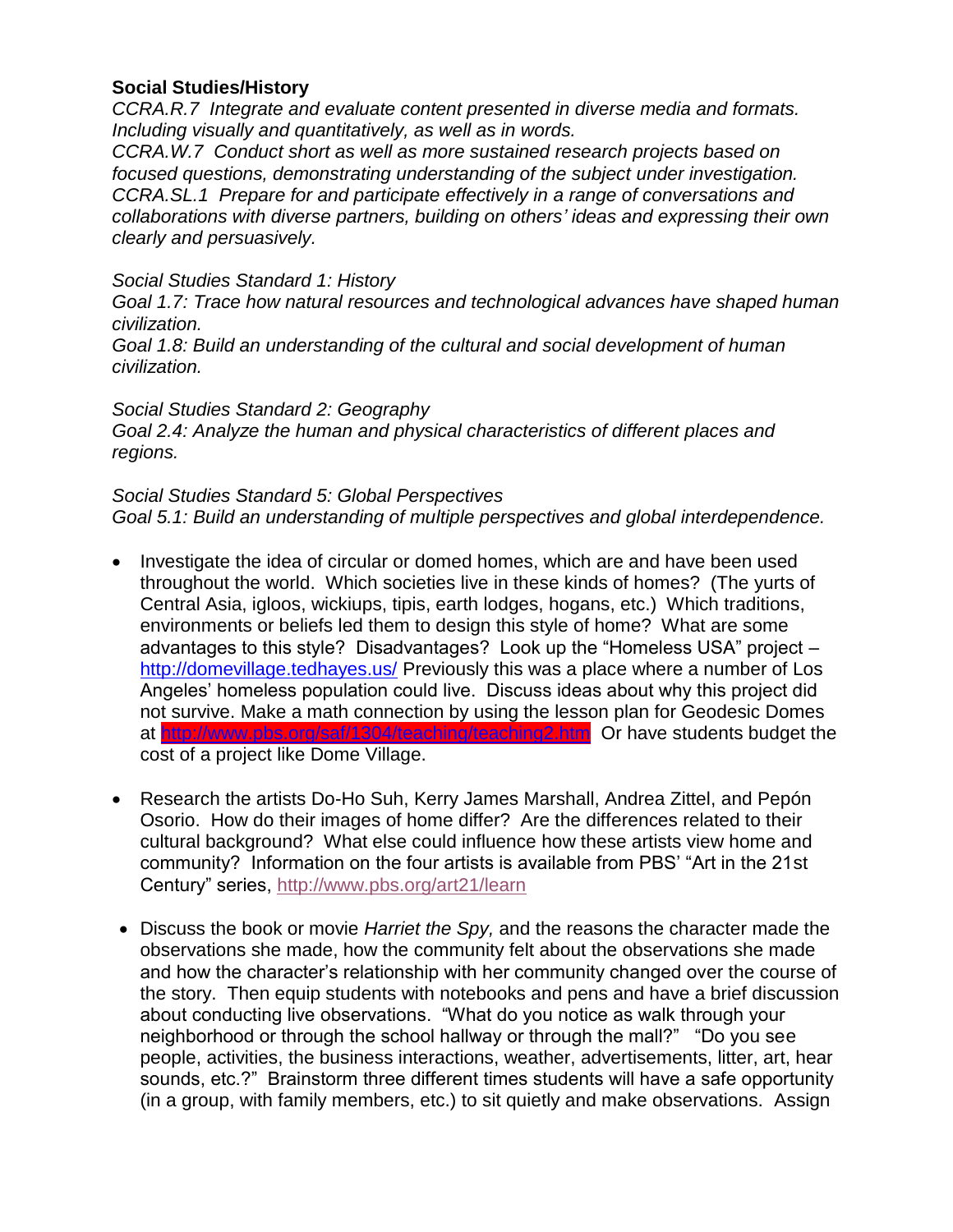a time for all three observation periods to be complete. Follow up with time to review the three entries and to discuss them in pairs or in groups. Finally, assign a writing exercise so students can draw conclusions from their notes. "What new things did you learn and what did you confirm about your community?" "What are the important issues in your community?" "How will you use this knowledge and the observation skills you've learned to benefit your community in the future?"

- Discuss architecture through the ages. Find images of homes throughout history and compare and contrast how home design has changed from ancient times to the present. What elements are similar throughout the ages? What are some of the major differences?
- Research an architectural style or famous structure from a particular time period. Have students pretend to be modern architects re-creating the structure today. What would the students change, and what would they keep the same?

#### **Math**

*Measurement and Data Geometry*

- To reinforce the idea that families and concepts of home are diverse, create a wallsized bar graph with students' names along the bottom (the x-axis) and the number of people in a family along the side (the y-axis). Give students squares of paper that are the same size as the squares in the graph (2-4"). Students will draw a small portrait of each member of their family. Glue the portraits vertically to the graph above the students' names. The portraits will create the bar that indicates the number of people in each student's family. Research other cultures and how many family members reside in their typical homes. Have students graph this information in a different color. Compare and contrast students' graphs.
- Measure your own classroom as a class project. Calculate its square footage. Practice taking measurements by recording the size of windows, doors, and other elements within the room. Use these measurements to draw an accurate floor plan of the classroom.
- Create patterns using shapes of specific sizes. For example, use circles that have 2 inch, 4 inch, and 6 inch diameters to create a pattern, or right angle triangles of different sizes. Students can go on to calculate other measurements of their shapes, such as circumference or the length of the hypotenuse of triangles.

**Science/ Physics** *LS: Ecosystems LS: Biological Adaptation ESS: Earth and Human Activity*